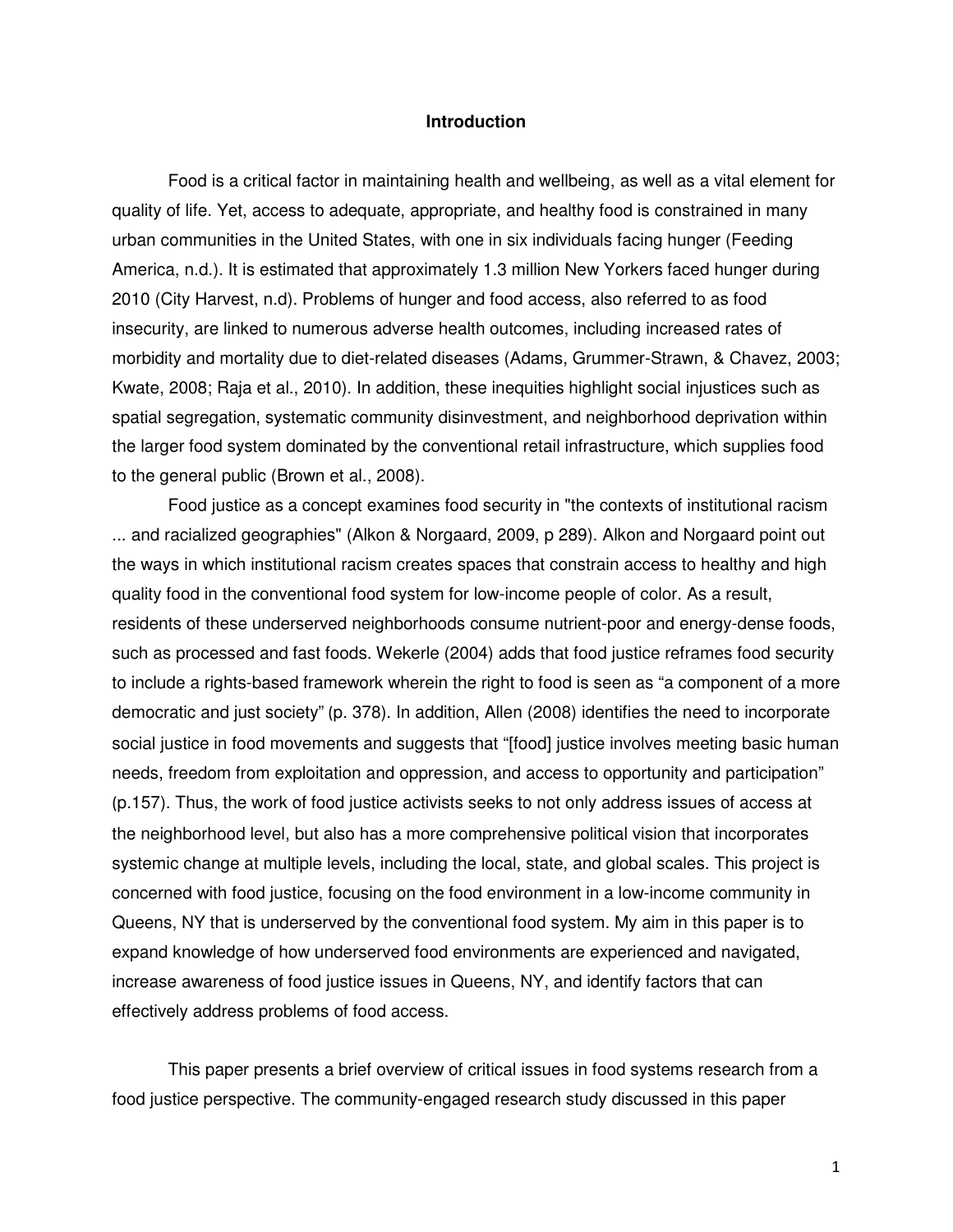utilizes a food environments lens to examine the experiences of inequality in an underserved micro-neighborhood through ethnographic methods including participant observation and indepth qualitative interviews with community stakeholders and residents. This study highlights food systems inequities and seeks to address the ways in which *food desert* as a trope does not adequately describe the experience of living in an underserved food environment. This study also explores how the food desert imagery can serve to silence community members while helping to shape policy and intervention in ways that do not sufficiently meet the needs of community members. Finally this study explores how this trope maintains the status quo, which ultimately undermines the goals of food security and food equity.

## **Food Systems Inequities and the Food Environment**

In America, people will let you get awful hungry, but they never quite let you starve. -- Woody Guthrie

 There is a growing awareness of inequities in food environments (Moreland, Wing, Roux, & Poole, 2002), often referred to as "food deserts," which is linked to poor health outcomes. Shaw (2006) examines the notion of food deserts and to what extent they actually exist, given the lack of clarity around its definition. She notes that the initial use of the term began in the UK and referred to spaces that presented barriers to accessing healthy foods. She goes on to point out that this term was quickly taken up in the policy discourse, even though there is limited research to document or further clarify the nature of and existence of food deserts. Yet, there has been limited discussion about how useful this term is, let alone a critical discussion of how problematic it might be to evoke the image of a desert to describe a food environment. This project, while acknowledging the prominent role of the concept of food deserts in the discourse of food, health and policy, critically examines this notion and attempts to problematize its use as a descriptor of a community's food environment. Furthermore, the term food desert is problematic for different stakeholders, given the imagery it evokes and the way it erases the structural violence that is involved in creating spatial inequities in the food system.

## **Supermarkets and Food Access**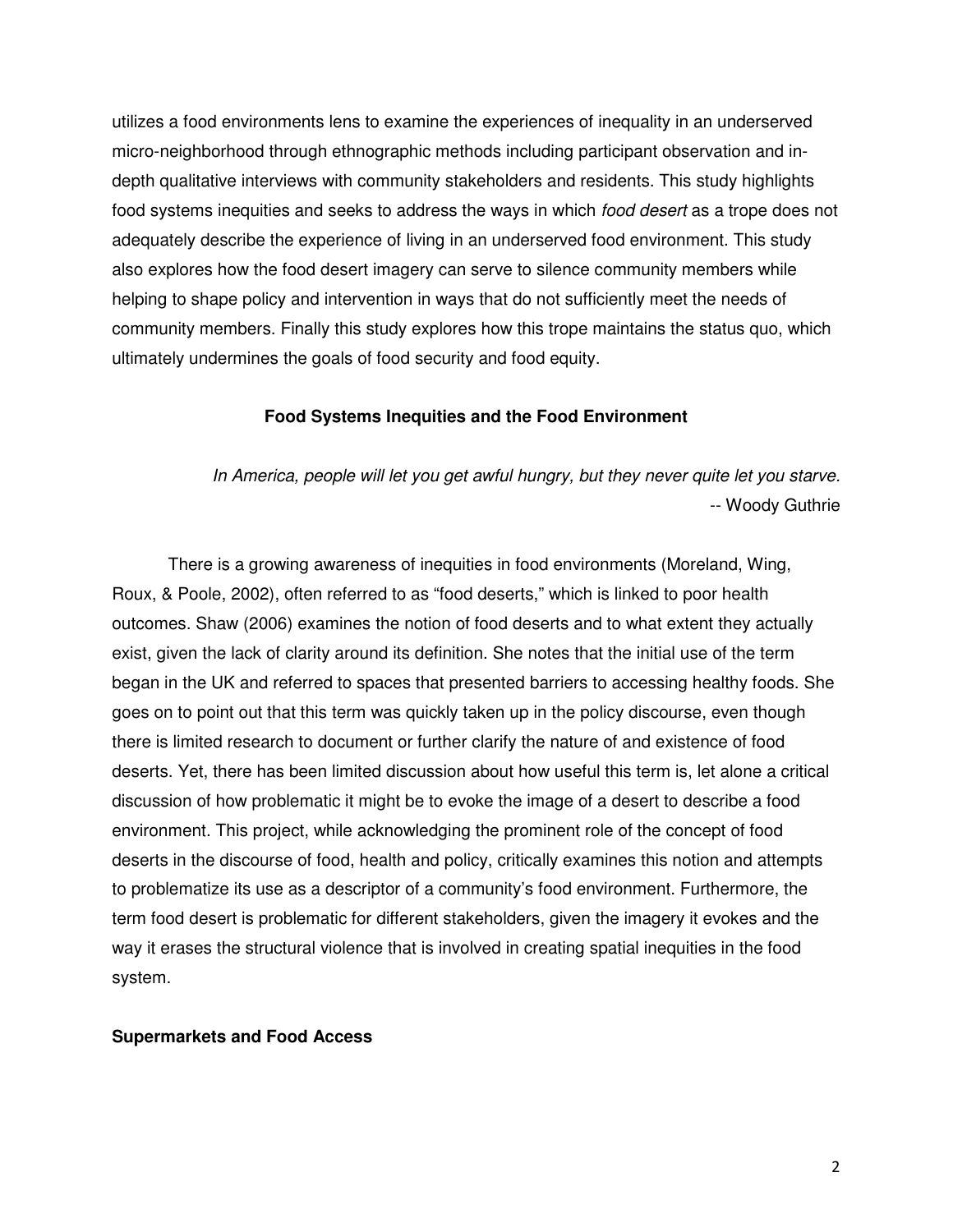The conventional food system is currently largely shaped by the growth of supermarkets, which, while providing convenient and affordable food resources, have forced out small-scale, independent grocery stores and are often located outside of urban centers. While the public health literature examining food deserts often suggests that access to supermarkets is important for healthy eating, a review by Walker, Keane, and Burke (2010) found that supermarkets may have some adverse effects, including "tempting" consumers to overspend and overindulge in prepared and luxury food items. Moreover, the authors' findings also suggest that the spread of large supermarkets may drive out small grocers who adequately serve community members (Short, Guthman, & Raskin, 2007). This is problematic because, as Short et al. (2007) point out, independently owned grocery stores tend to be more responsive to the needs of the community and often provide products as a service to residents, even if some of these products (e.g. fresh produce) do not generate sufficient revenues. Findings from the Seattle Obesity Study add further complexity to this discussion, with the report noting that a majority of the over 2,000 participants surveyed did not shop at the nearest food stores to their home neighborhoods (Hurvitz, Moudon, Aggarwal, & Drewnowski, 2010). However, it is not clear from this study what factors shaped food store selection decisions. Therefore, Hurvitz et al. (2010) point to the need for further research on food environments to include examinations of individual shopping behavior. While during the past few decades there has been an overall increase in supermarket openings in the U.S., cities and poor neighborhoods, in particular, have experienced a net loss (Eisenhauer, 2001). This trend toward fewer and larger supermarkets located in suburban communities, coupled with urban disinvestment, raises serious questions of how to feed vulnerable community members in inner city neighborhoods. To counter this unwillingness on the part of corporations to build stores in the highest-need neighborhoods, local governments have recently responded by developing legislation to make building supermarkets easier and more attractive to the industry. An example of this type of policy is the Pennsylvania Fresh Food Financing Initiative (PFFFI), which focuses on stimulating development of supermarkets in underserved neighborhoods in urban communities in Pennsylvania (Giang, Karpyn, Laurison, Hillier, & Perry, 2008). A campaign and research project conducted by The Food Trust utilized food policy research to increase the number of supermarkets in underserved urban communities in Pennsylvania. A final product of this work was an evidence-based report to be used in an advocacy campaign that culminated in the creation of the PFFFI. Due to these supermarket siting practices, residents with less access must travel more or shop at convenience stores, which tend to have higher prices and less variety.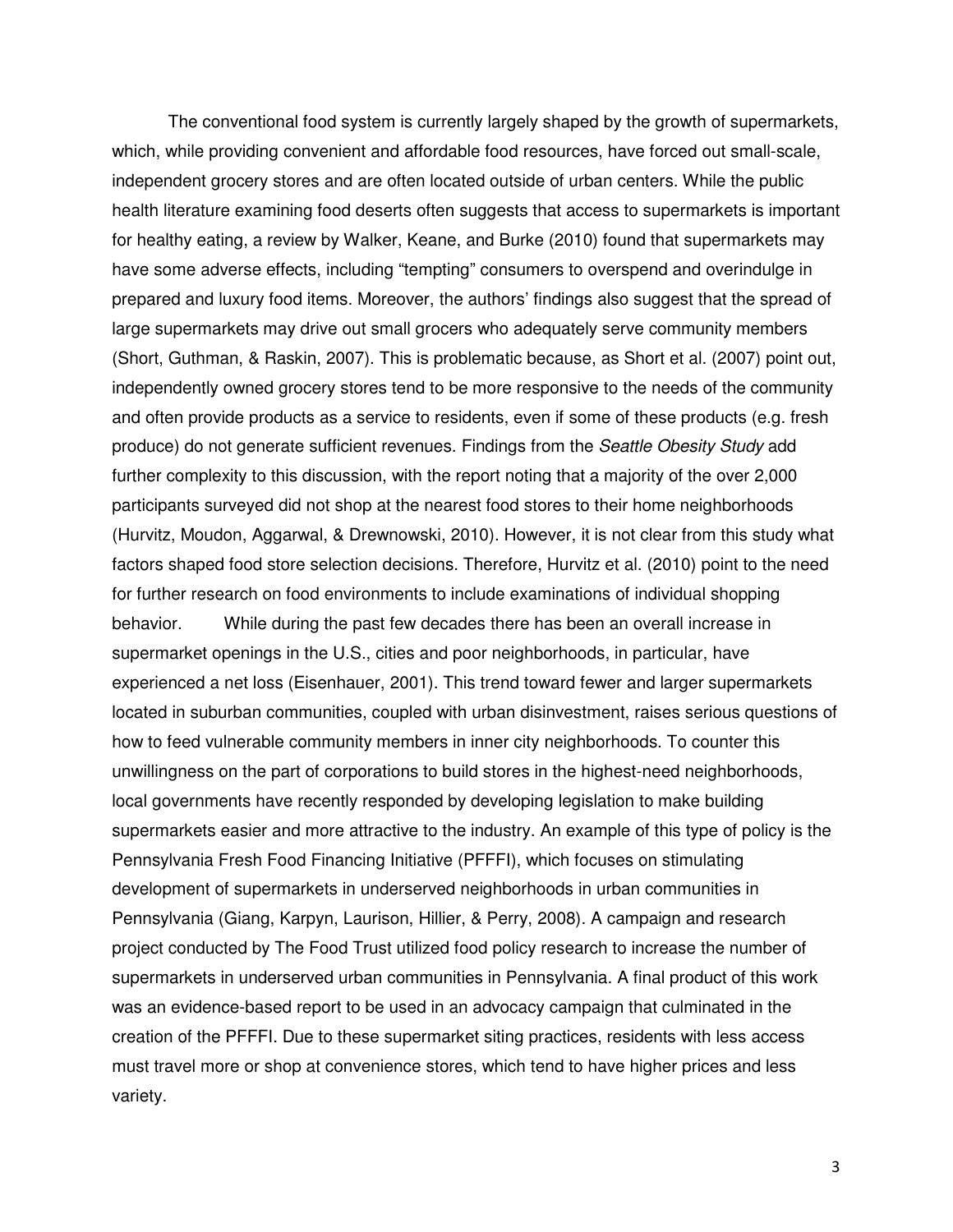The initial success of the PFFFI campaign and legislation has spurred similar work in New York City (NYC). In 2008, after the Pennsylvania legislation passed, the NYC Department of Planning conducted a study of food access in high and low income communities across the city aiming to address issues of quality of life, health, and economic development in New York City (New York City Department of Planning, 2008). This research identified the disparity in access to grocery stores and supermarkets across many communities and culminated in the passing of FRESH (Food Retail Expansion to Support Health) Food Stores, a policy that was adopted by the NYC Council in 2009 (New York City Department of Planning, 2009). Similar to the legislation in Pennsylvania, FRESH aims to incentivize supermarkets and grocery stores to expand in low-income, underserved communities. While both the New York and Pennsylvania initiatives seem to be a promising start to addressing supermarket redlining and other problems of inequities in access to healthy and affordable foods in underserved communities, it is too early to identify the effectiveness of these programs and the various impacts they have on the communities they aim to serve.

## **Food Justice and Understanding Access**

 Food justice is a relatively new approach to the food movement gaining ground over the past decade. Gottlieb (2009) points out that food justice puts issues of equity, empowerment, and social change at the forefront in working towards food system change. This has been relevant to the evolution of my work in that I come to food access from an earlier focus on sustainable food movements and, through this process, have seen the need for food justice in creating a truly sustainable food system. Food justice informs the efforts of food movements seeking to address issues of fairness and power in the food system. My aim in this current study is to utilize food justice as an analytic framework to examine the processes and mechanisms involved in the formation and experiences of the food environment in the Queensbridge microneighborhood in Long Island City (LIC), NY. This is necessary, as much of the treatment and discourses around food access do not adequately address power and structure in the formation of food environments. Rather, the narratives frequently applied in food access work marginalize the role and impact of the intersectional nature of food access, utilizing discursive practices that de-politicize the construction of food environments and lead to naturalizing the barriers to access. Food justice works to make race and class linguistically visible and, thus, integral to understanding the formation of food environments and the policies and practices that address or grow out of these spaces and places.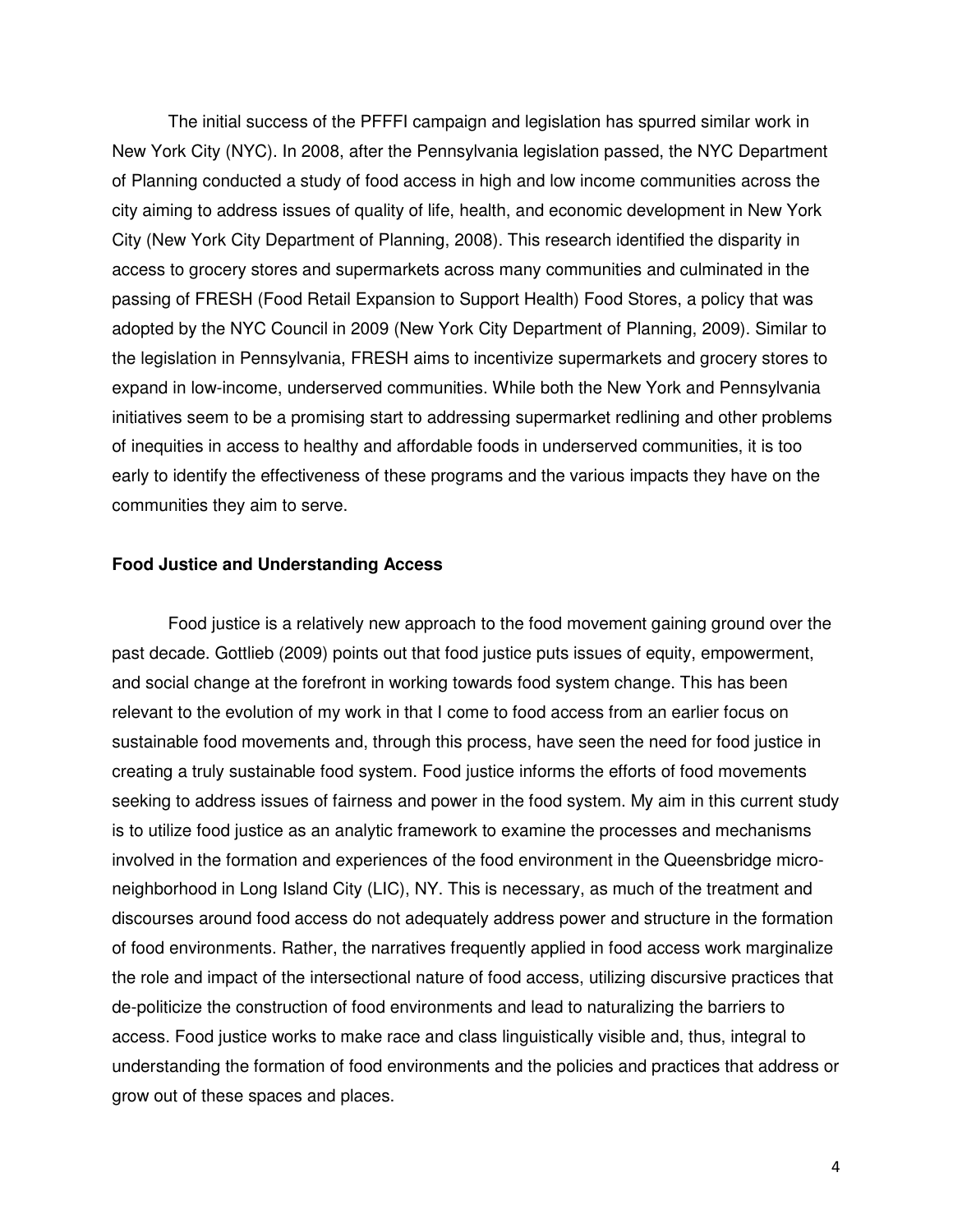## **Food Practices and the Food Environment**

 The research for the current study examined the experiences and perceptions of residents living in a low-income, urban environment in the Queensbridge area of Long Island City (LIC), NY. I examined how their encounters with the food environment in their microneighborhood inform their understanding of food access. I listened to participants' "food voice" to identify how the ways they did and did not talk about food express important meanings about their experience of accessing food in this space and place. I will describe how food justice as an analytic framework has extended my understanding of food practices in this community that is actively concerned with food access in their micro-neighborhood. I will conclude with a discussion of how this case study extends the literature on public health and food policy, along with a brief discussion of areas of future research.

# **Setting**

 Built in 1939, the Queensbridge Houses is the largest public housing development in North America. Often referred to simply as "Queensbridge", and more colloquially as "the Bridge," this housing development is located in the borough of Queens, in New York City, within the neighborhood of Long Island City (LIC). It houses nearly 7,000 people according to official counts and, because of its scale and density, is sometimes denoted as a city within a city. The community of Queensbridge is located in Western Queens in New York City. This microneighborhood is located along the East River to the west of the housing development and is bordered to the south by Queens Boulevard – a 12-lane roadway with the entrance of the 59<sup>th</sup> Street Bridge at its western edge. To the east of this community is  $21<sup>st</sup>$  Street, which is an industrial and commercial corridor populated primarily with warehouses, car washes, and autoparts stores. To the north of Queensbridge is mixed industrial space, including the large Ravenswood Power Plant.

## **Methods**

 Social scientist and urban agriculturalist Annie Hauck-Lawson (1992) coined the term "food voice" through her ethnographic work in exploring the food-ways of a Polish immigrant community in Brooklyn, New York. Through her work closely observing individuals' food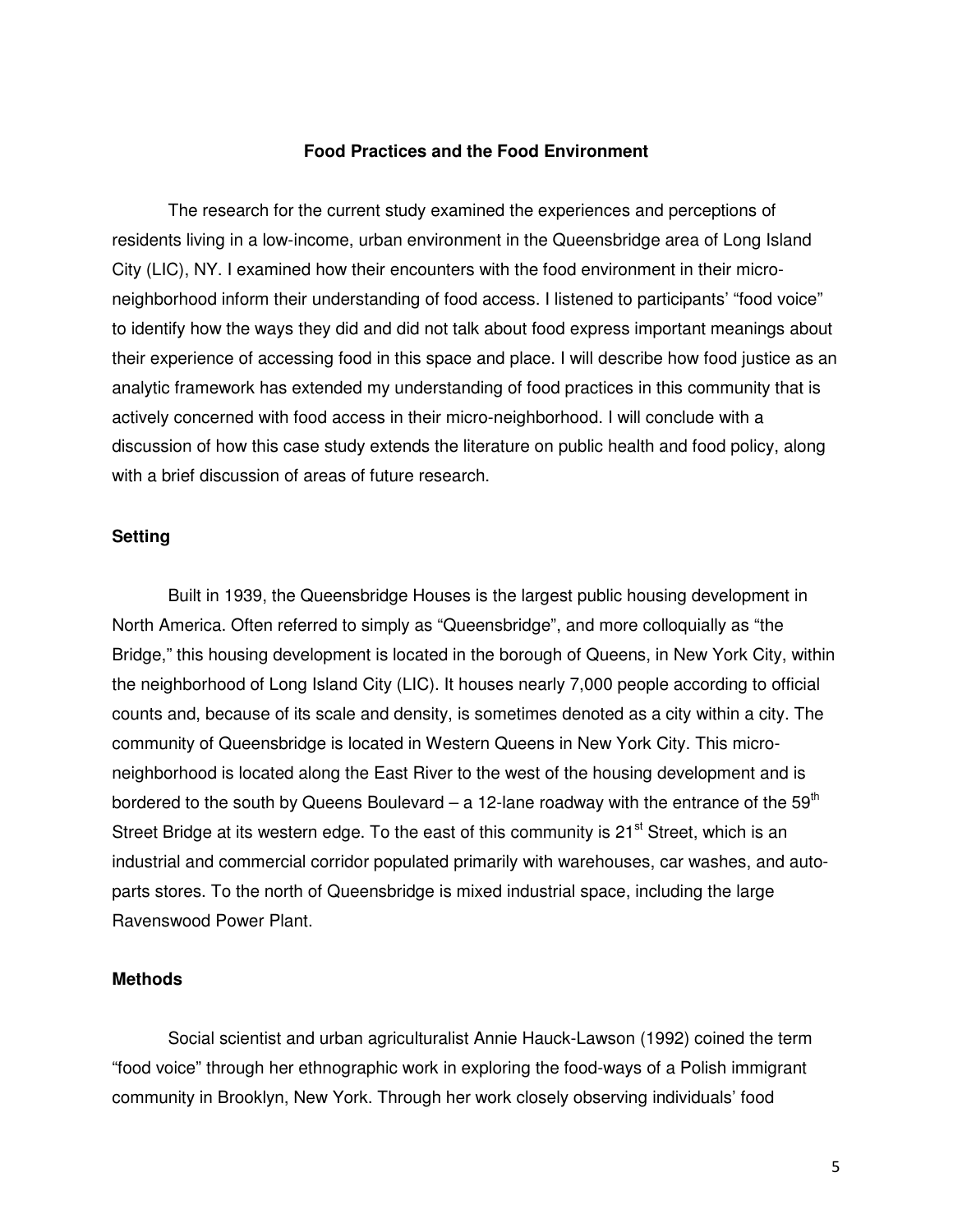practices and discussing food with them directly, food itself emerged as a powerful way to understand different aspects of people's lives. Hauck-Lawson (1992) explains that "food voice emerged as a term that crystallized the dynamic, creative, symbolic, and highly individualized ways that food serves as a channel of communication" (p. 6). For Hauck-Lawson, food voice embodies a means of understanding the identity, self-concept, and culture of individuals and communities.

 In Hauck-Lawson's case study of a Polish-American woman, she was able to identify experiences related to social relations and identity, noting that her participant's experiences of social isolation, depression, and negative self-image was expressed through her discussion of food practices (Hauck-Lawson, 1998). In contrast, my project focuses on low-income people of color who face different challenges, live in different environments, and experience different cultural contexts than that of individuals within Hauck-Lawson's study. Through discussing issues of food practices and food access, participants in my study have been able to communicate and express ideas and experiences that encompass socio-structural issues, such as race and class, that point to the ways they have been disenfranchised by their food environment and marginalized by larger policy discourses that seek to minimize the role of central issues in their lives, such as the ways in which poverty shapes experiences of food practice and access. This work is situated within a framework of food justice and, therefore, extends the application of food voice in food studies and social research. Beyond elucidating the various meanings food represents in social life, this project outlines how encounters with various aspects of food practice demonstrate neighborhood-level social inequities and structural violence.

 This project grows out of my participation with members of the Long Island City Food Action Board (LIC FAB), where I have attended meetings held twice monthly in Long Island City, NY from August 2010- 2011. The LIC FAB is a grassroots community organization composed of people living in the neighborhoods of Long Island City and Astoria, in western Queens, NY. The participants involved in the LIC FAB are primarily African American and Hispanic, low-income, and range from early to older adulthood. This group met<sup>1</sup> regularly to engage in advocacyrelated trainings and to discuss and address issues related to poverty, hunger, and food access. I initially became involved with the LIC FAB as a community member and representative of a developing food co-op in the community. All of the members of LIC FAB have had direct experience with food insecurity and are actively involved in their communities addressing

l

<sup>&</sup>lt;sup>1</sup> In the midst of this study, the LIC FAB lost their meeting space, concurrently lost leadership, and effectively dissolved.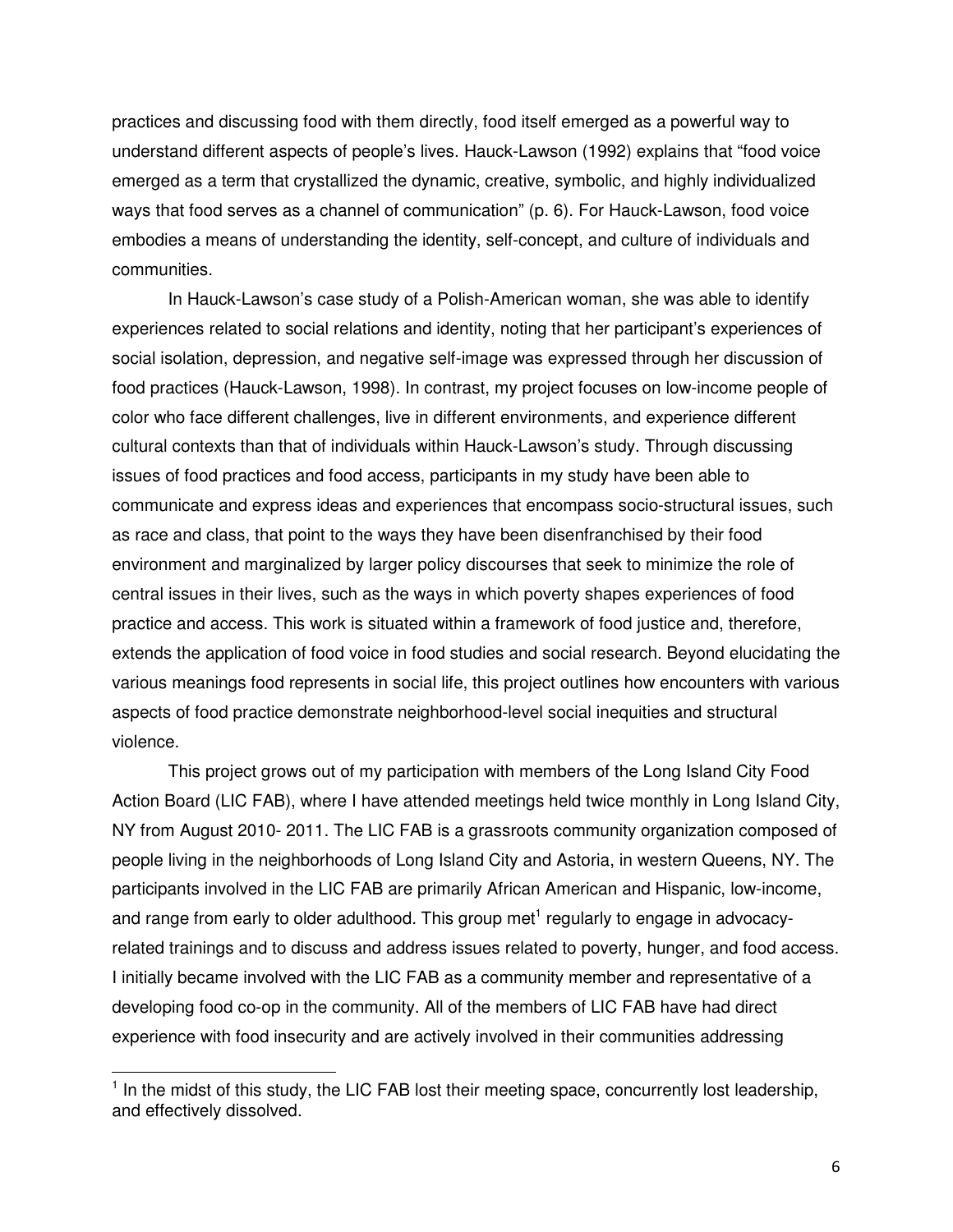related issues. Through my participation in LIC FAB meetings, I have become interested in the experiences of participants' navigation of their food environments and received their consent to conduct my research project with them.

 In order to examine the intrapersonal and social experiences of food practices that I have identified in my research question, I conducted individual in-depth interviews to explore the activities and meanings related to food provisioning by informants. These interviews were conducted with participants of LIC FAB, members of the LIC Community Supported Agriculture CSA, and residents in the community identified by informants or referred by staff at local community based organizations (CBOs). All interviews were conducted during the study period of 2010-2012 and lasted from 30-90 minutes. Thirteen community members participated in formal semi-structured interviews, which took place in community settings, including the local branch of the public library, the local food pantry, and participants' homes. Participants' ages ranged from early 20s through 60 years-of-age. A signature of informed consent was obtained from all participants. The majority of participants were African American, while the remainder of the participants included two individuals who identified as White, one as Puerto Rican, and one as Indo-Guyanese. All but three participants were female. In addition, eight staff members and volunteers from the participating CBOs were informally interviewed, including two members of NYC Coalition Against Hunger (NYCCAH), one staff from Hour Children Food Pantry (HCFP), one volunteer from LIC CSA, and four staff from the East River Development Alliance (ERDA).

 Interview participants were recruited to contribute to this study during participant observation (PO) fieldwork; during these encounters, I extended invitations to participate in individual interviews to all community members who were present. Interviews were open-ended, with questions directed at exploring issues related to how individuals think about food in their everyday lives and the ways in which their food environments impact their food provisioning activities. In addition, in order to more closely examine the notion of food deserts that I am challenging in this research, I explored with participants their ideas and perceptions of the places where they source food. I have conducted PO at regular meetings and events related to the activities of LIC FAB through the fall and winter of 2011. PO has been a key component in this project in so far as it has helped me identify issues of critical importance to the group that I have incorporated into my research project. It has also assisted me with building relationships among insiders, who then helped me navigate the later stages of my study.

# **Analysis**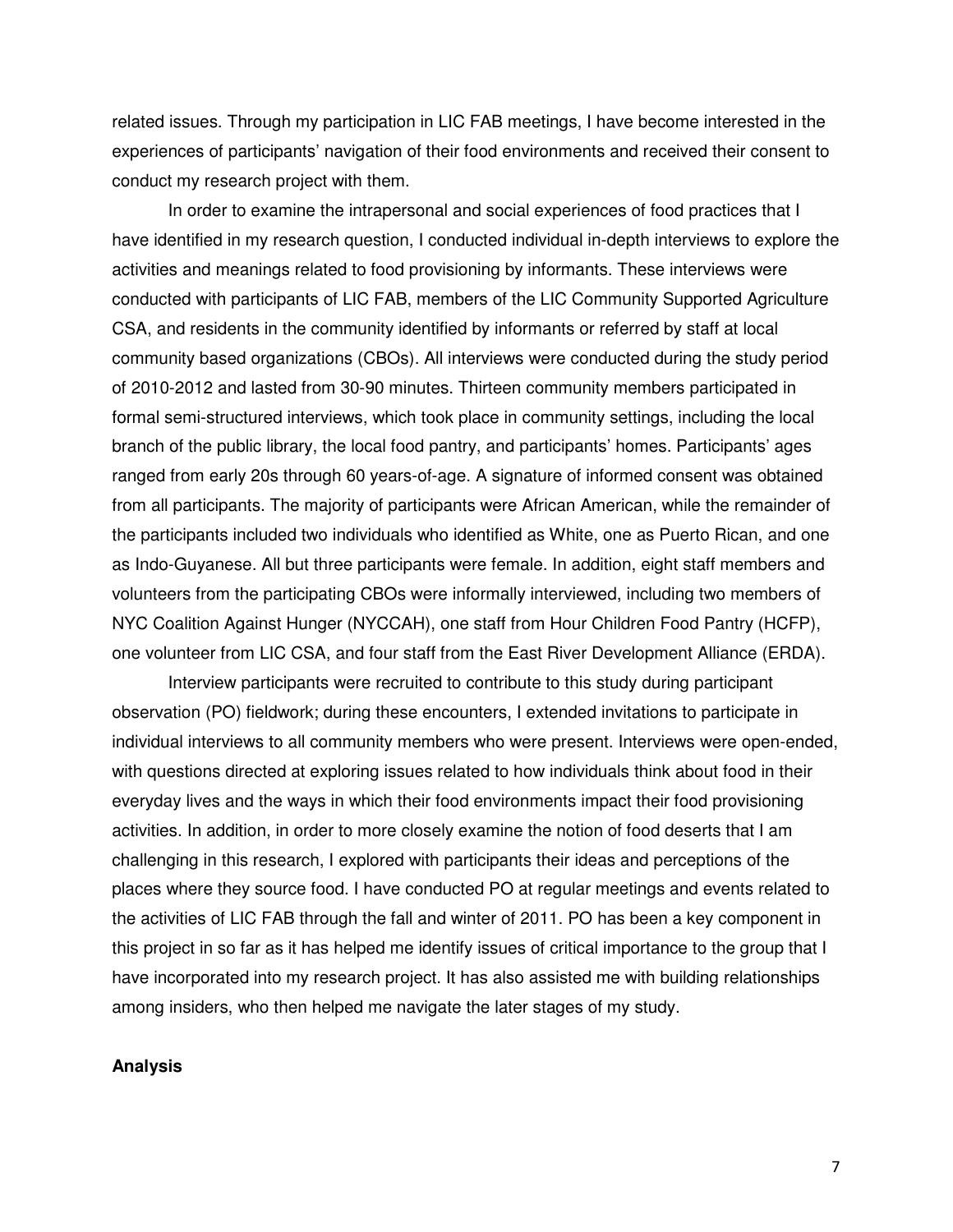Narrative analysis was used to analyze field notes and recorded interviews. According to Chase (2003), narrative analysis incorporates two major principles. First, narration is meant to serve as a means for people to make sense of their experience and to communicate meaning. Second, narrative is also social in character in so far as telling one's story is a relational act. The interviews in this study have utilized this approach and have been analyzed using both topdown and bottom-up coding strategies to identify salient themes related to the values and practices of food and perceptions of the food environment. Thus, narratives were analyzed by employing concepts from the interview guide while simultaneously using open coding for emerging themes from participants' experiences, observations, and interactions. In addition, the constant comparison approach was used to identify and construct categories around the topics of food access and the food environment (Glaser, 1965; Dye, Schatz, Rosenberg, & Coleman, 2000). This approach was utilized to help identify the most central themes found in the data across participants.

#### **Findings**

 The findings presented here grow out of the analysis of numerous interactions, observations and discussions of the experience of the food environment in the microneighborhood of Queensbridge. Here I will examine, using a food justice framework, how the deeply entrenched inequalities of this community manifest in the encounter with the food environment. While in contemporary food access terminology, this micro-neighborhood is not strictly a food desert, however a grocery gap exists with demonstrated concerns about quality and access to affordable food. The structural violence present in the food environment is further analyzed and discussed through the issues of silencing and power among residents in this community in discussions of food provisioning in Queensbridge. The findings will conclude with a discussion of implications for food policy in low-income urban communities.

## **Food Justice and Unpacking Meaning and Metaphors**

 Given the complexity of food systems, it is necessary to investigate the various pathways that are involved in how it is formed both spatially and discursively; that is to say, the physical and social nature of the food system are equally important. This project grew out of my participation with a community food advocacy group in LIC working towards issues of food and poverty in this neighborhood. Through participating in meetings with community members, I came to see the ways in which power played a central role in their experience of the food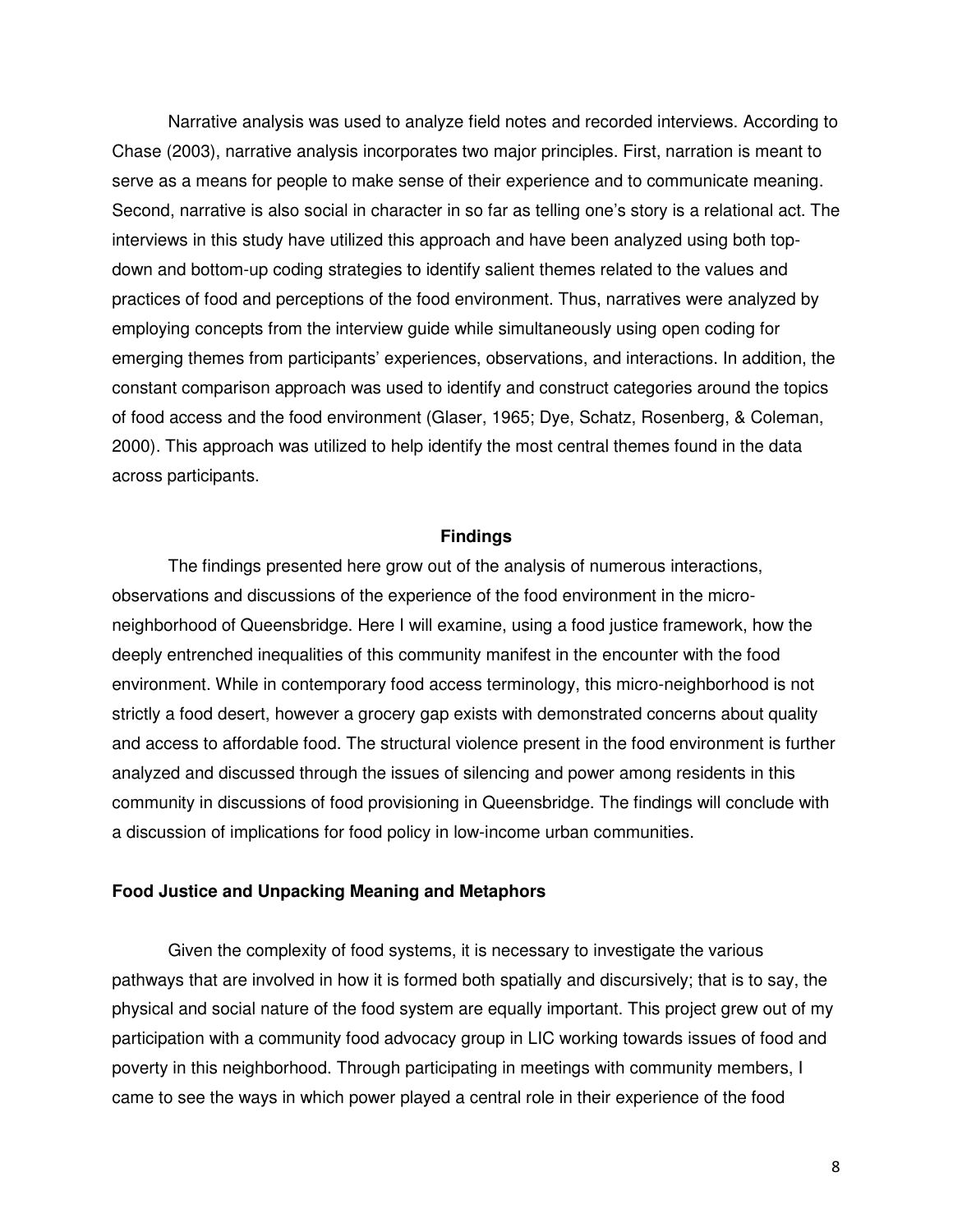environment. Residents came together in this group with a desire to make things better in their food environment, recognizing there are many barriers to gaining the kind of access to food they seek. What is more, contrary to the dominant public health food access literature, challenges to food access in this community exist even though there is a supermarket present in the heart of the Queensbridge Housing Development.

 Moreover, I came away from these meetings with a clear sense that the barriers to accessing enough healthful food in this community are multiple and deeply entrenched in their experience of poverty. Alkon and Agyeman (2011) argue that "low-income communities and communities of color . . . are currently, most deeply harmed by the food system" (p. 4). Given the concentration of poverty defined by the scale of the public housing development that is this community, along with the geo-spatial qualities of the locale, food justice attempts to illuminate the challenges faced by residents in this micro-neighborhood by examining their experiences of this food environment.

## **Quality**

 Through my time conducting participant observation in and around the microneighborhood of Queensbridge, I have had the opportunity to observe the food resources available and to engage community members in discussions around their experiences of the food system here. Overall, participants in this study were dissatisfied with the food environment in and around Queensbridge, which is characterized by one chain supermarket, a number of bodegas and 24-hour delis, and fast-food establishments. As one participant, an African American male in his late 30s states,". . . to me [the food choices] are not really good, but no one is taking the time to do anything about it." He, like many other residents I spoke with, is concerned with food options located nearby, which are largely convenience-oriented, low-cost foods. He goes on to point out, "Everything is fast food over here; there is nothing healthy... there aren't any good stores around here." This single father is passionately concerned about the overall poor quality of the food environment he lives in.

 Another resident of Queensbridge, who is active in the community, shares her observations of the issue of food access in this micro-neighborhood:

I think a lot of the community members have the same issues as me. I went to a tenants association meeting recently . . . where a social services agency from NYCHA [New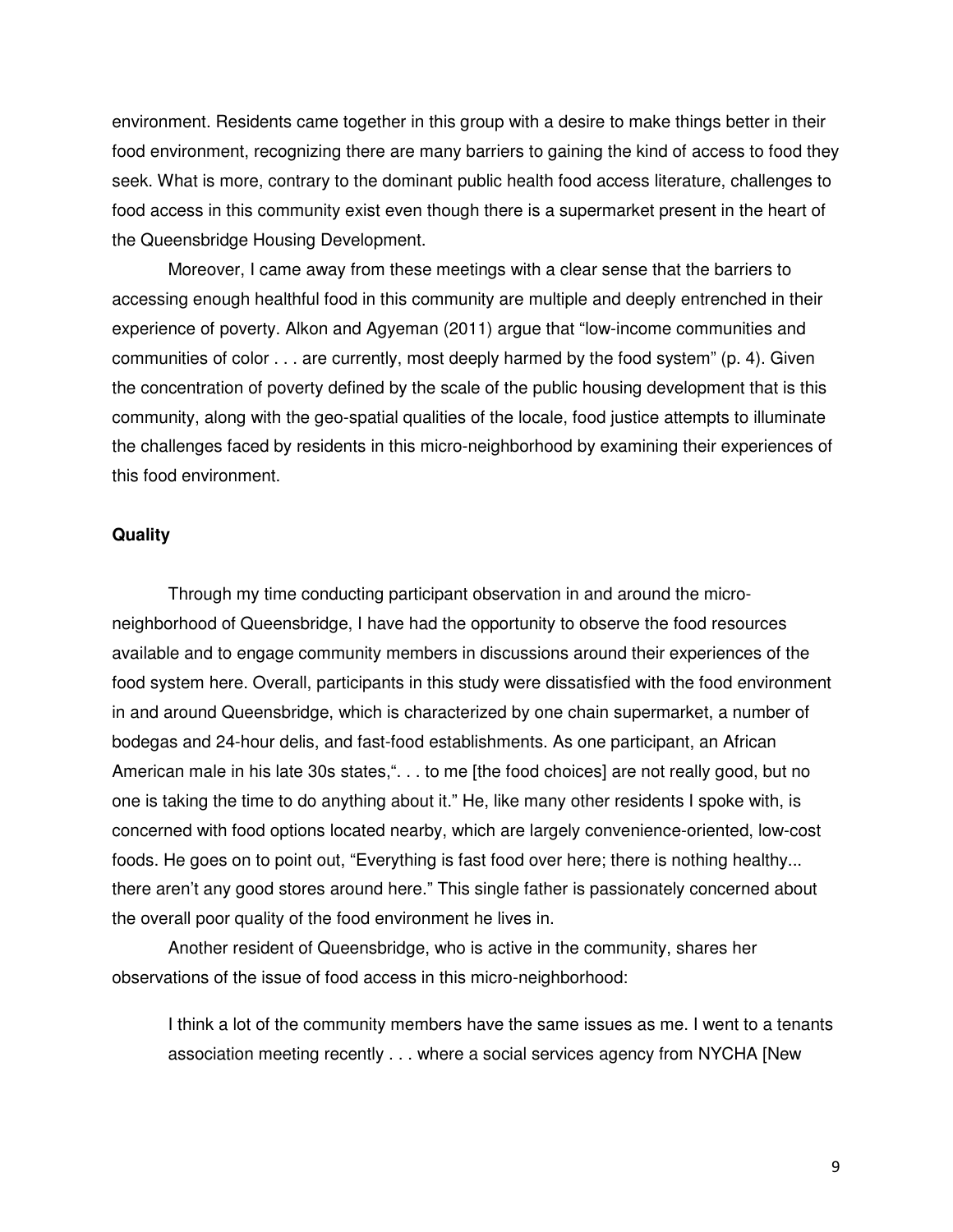York City Housing Authority] was there who asked the tenants what they need and many people said fresh veggies!

This mother of four suggests that concern for the lack of choices is a pervasive problem. Many members of the community worry about and place particular emphasis on the lack of fresh high quality produce available within the micro-neighborhood. However, fresh vegetables are not the only concern in this community.

 The quality of food, along with the availability of products such as vegetables, in this community is also a major concern. The same participant discussing concerns over access to meat adds, "Quality of food hasn't changed very much . . . the perishable food isn't cared for very much." So, while some retailers in the area may offer vegetables in stock, there is a major concern over the quality of the produce and that, at least in this participant's case, this has been an ongoing condition she has observed over the years. Another participant, a single mother in her early 40s expands on this issue:

 Some of the grocery stores I notice that as soon as I get the food it goes bad . . . I don't know how fresh it is . . . you get it and two days later there's mold on it or something . . . and it's expensive!

So, while community members do continue to try and source these products, many residents complain that the produce is clearly not fresh and are concerned over wasting their limited incomes on foods that seem to quickly become inedible.

 I spoke with a staff member of the East River Development Alliance (EDRA), and she reports that the supermarket located in Queensbridge "leaves a lot to be desired." She noted the regular complaints of clients that prices are too high, food is not fresh, and the staff is not respectful to customers. Here, food justice stands as a critical tool against the competing narratives in public health and food policy that minimize the role of power, particularly in terms of race and class that are implicated in the food environment. Instead, in much of the food access literature in the last decade, the trope of "food desert" has been evoked to represent the lack of access. Food deserts denote an environment absent of healthy, affordable, and culturally appropriate food that is the foundation of food security. While "food desert" is an evocative metaphor, in practice, it has become synonymous with the absence of supermarkets. Thus, there is an implication that all supermarkets are somehow created equal and that the presence of a supermarket in a community is enough to satisfy the conditions of food access. This is clearly not the case for the residents of Queensbridge.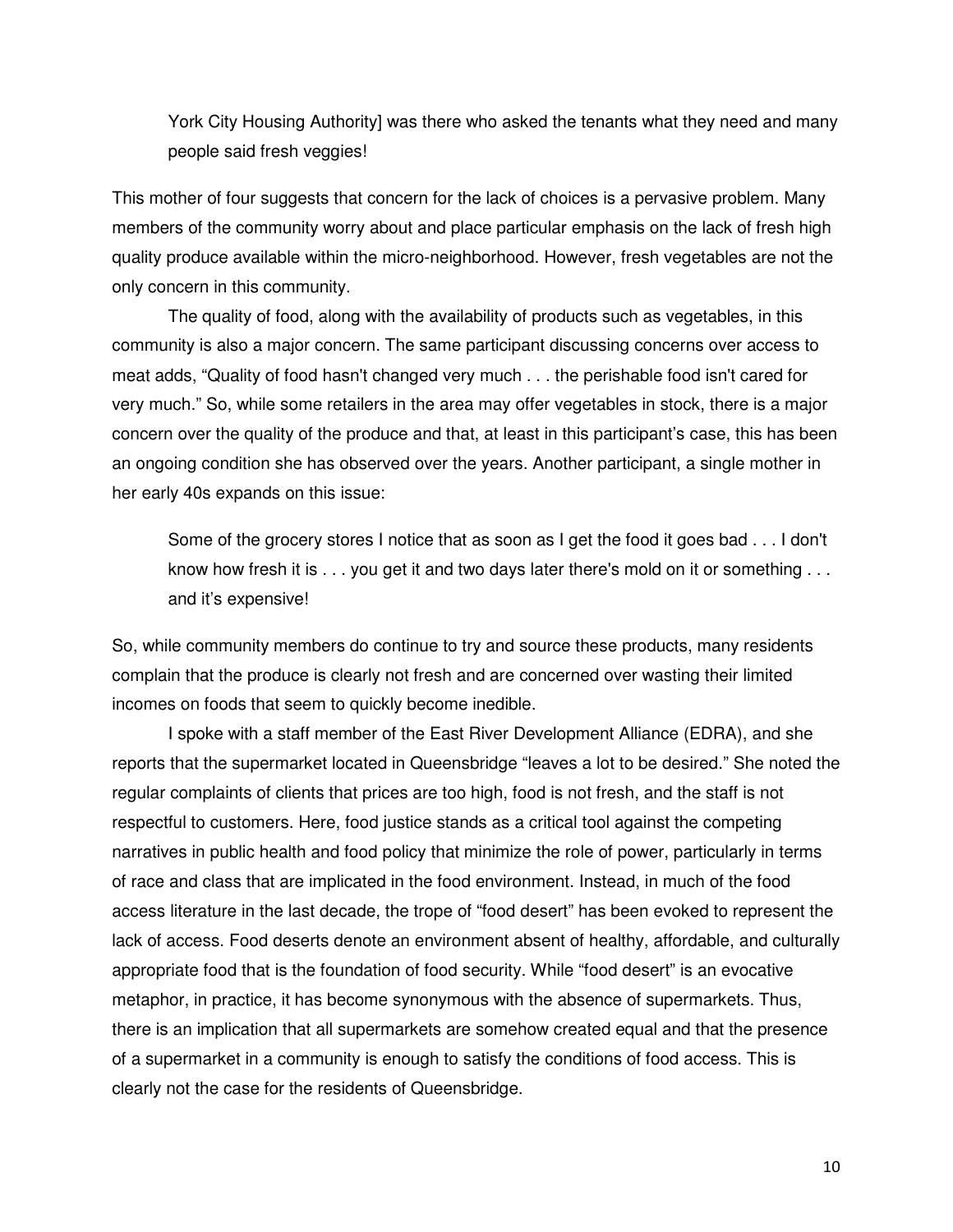#### **Access**

 In this study, participants explored what foods are and are not available to them in their micro-neighborhood. In describing her navigation of food resources in this location, one young mother of four explains, "It's hard because, you know, there is absolutely nothing here . . . you can stop in the delis around here and they might have peppers, or potatoes, or onions, but they are all rotten." She is thoroughly frustrated by the lack of options and the poor quality of food in her neighborhood.

 The poor quality of food in this area is a consistent theme echoed by many participants exasperated by this common occurrence. Another participant, an African American woman in her late 40s who is the primary food provider for her family of three and a long time resident of the Queensbridge Houses, adds to this discussion, stating, "[The] quality of food hasn't changed very much . . . the perishable food isn't cared for very much." She, too, is concerned about the struggle to find produce that is "cared for" by shopkeepers in the community and, too often, finds that the produce for sale is unacceptable. She extends this concern to other products beyond vegetables as well, reporting, "Certain items I can't get in my neighborhood. If I like a certain meat, it's very difficult to get it . . . it is very difficult to get good quality meat in this area."

 Other participants discussed concerns over the poor quality of meat at the local supermarket located within the Queensbridge Houses complex. Members of the LIC FAB also raised this issue, noting that, while the meat in the package may look fine at the supermarket, when they brought it home it "smelled bad and looked green inside." Another participant expands on the issue of the quality of meat at this supermarket stating, "At [the supermarket located within Queensbridge Houses], the fish and meat look horrible . . . so you have to go somewhere else."

 The use of the food desert metaphor continues to dominate both popular and scholarly discourses on food access. In so doing, it is uncritical of the factors that contribute to the formation of food environments that do not distribute the risks and benefits of the food system equally. In this community, residents speak of a store that "stinks so much that [they] run out," of quality that is so poor that people only shop in the store if no other choice is possible, and of treatment that is "subhuman" when patrons use food stamps. Yet, the term food desert does not adequately describe this place and the experience of residents in their provisioning efforts because, in the terms set out in this trope, there is a supermarket here, but there is no sense of empowerment among residents in relation to this store. Rather, in this community, there is a

11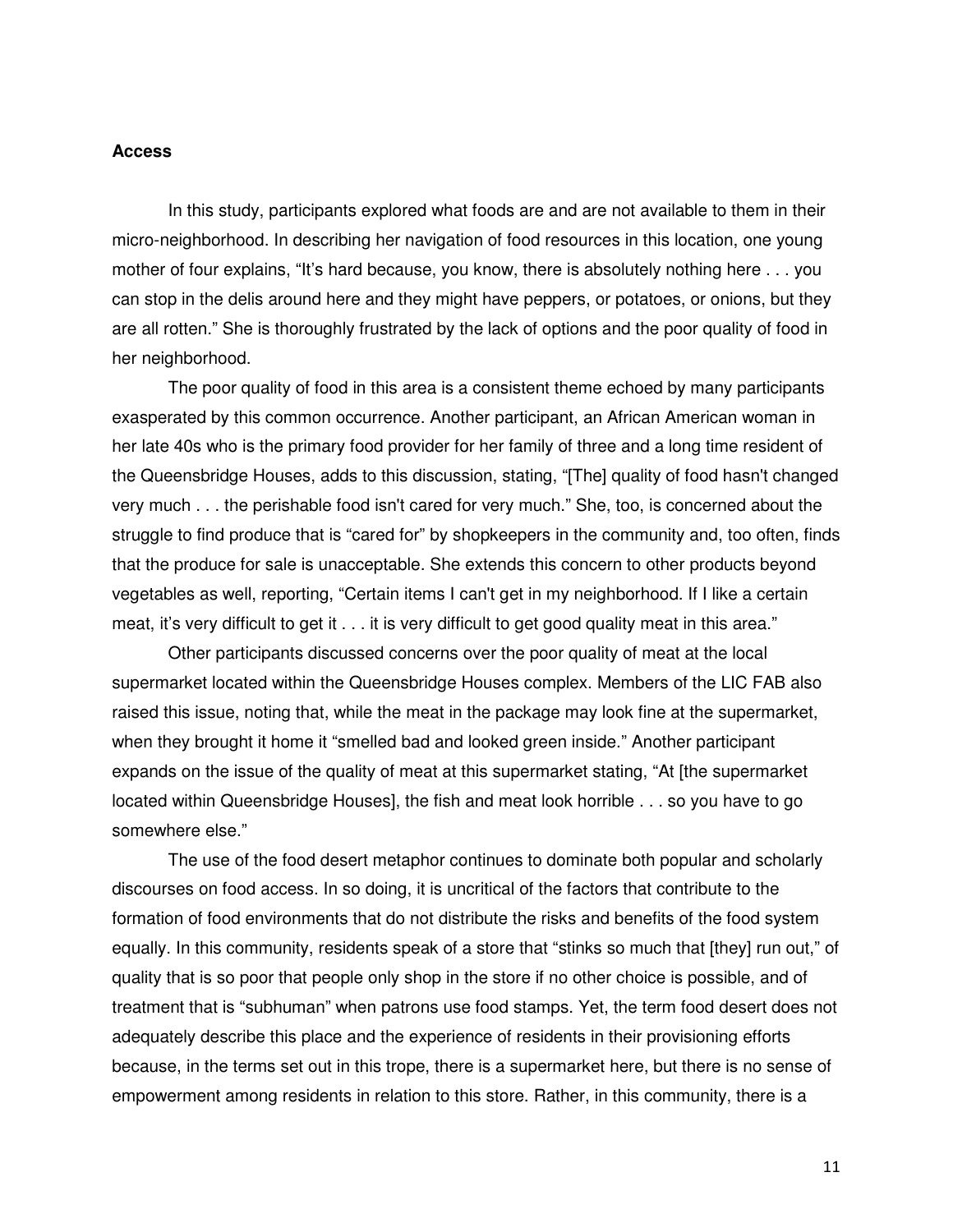sense of oppression. One LIC FAB member exclaimed during a meeting, "Shouldn't we decide what we want to eat?!" There is a pervasive concern about food in this community. Many residents have expressed awareness that there are lots of health problems in this community related to the types of food people most often consume here. One member also expresses a concern over the misconception that "African Americans don't eat veggies." In this group, there is awareness that they must fight racist and classist stereotypes – a pervasive victim-blaming narrative in the larger food and health discourse – as they fight for food access. Therefore, in this case, food justice points to the likelihood that the simple presence of a supermarket is not sufficient.

 For Queensbridge residents, food is talked about as "very important" and emotions often run high in meetings when people are engaged in reflecting on the conditions of food retail in this community. So, while community members have "adapted" to this environment, meaning they know you have to travel to get quality and affordable food, this is a condition that is not adequately described by the discourse of food deserts. Furthermore, from a food justice perspective, it is clear that the conditions of the food environment are implicated in the social inequality residents in this low-income community face, which overly burden residents of this micro-neighborhood.

 The public health physician Paul Farmer (2004) describes how public health and health outcomes are implicated in social inequality. He explains that "an understanding of how such inequalities are embodied as differential risk for infection and, among those already infected, for adverse outcomes including death" (p. 305). For the residents of the Queensbridge community, the risk of adverse outcomes, including death, center on an inequitable food environment and a community struggling with poverty. For Farmer (2004), these conditions constitute structural violence, which he defines as "violence exerted systematically - that is, indirectly - by everyone who belongs to a certain social order" (p. 307). Elements of structural violence include extreme poverty and social marginalization in these settings, which are present in this community, home to the largest public housing development in North America. He continues, "[O]ne way of putting it is that the degree to which agency is constrained is correlated inversely, if not always neatly, with the ability to resist marginalization and other forms of oppression" (p. 307). Applying the food justice framework in this study points to the presence of structural violence in this community, which constrains the agency of residents to change and improve their food environment and food access.

# **Voicing Food (In)Justice and Silencing the Food-Voice**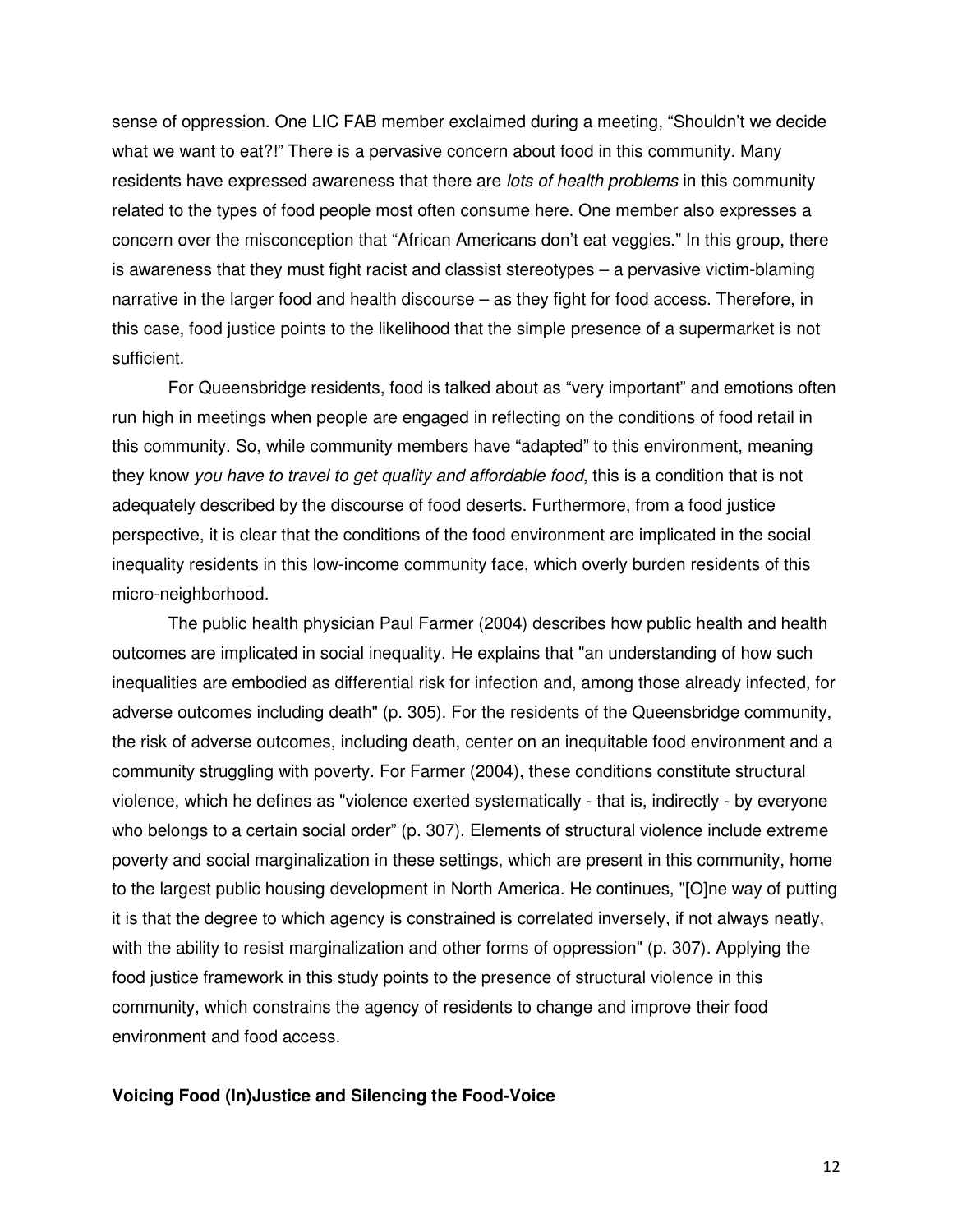Urban planning scholar Alfonso Morales (2011) suggests that people who experience food insecurity are victims of food injustice. Food insecurity and hunger are major problems in the Queensbridge community and this is illustrated among my research participants who are regularly dependent on the emergency food system and the federal food safety net programs. In a discussion with a staff member from ERDA, she describes the Queensbridge microneighborhood as both "underserved" and unrecognized as such by the city of New York. It is the lack of access, she suggests, that is responsible for the "bad eating habits" she observes in the community. This, perhaps, sheds light on the ways in which community members discuss their food practices, much of which is deflective when it comes right down to their everyday experiences with food. Here, again, I am sensitive to the victim-blaming narrative that is so pervasive around food access and health. Residents are likely, in some ways, to consciously or unconsciously respond to this narrative as well. This problem is clearest when one observes that the issue of food access and the consequences, thereof, are largely framed as nutritional problems rather than evidence of the structural violence inherent in this form of urban poverty and disenfranchisement.

 Food justice as a framework for listening to the food voice points to the structural violence that underlies these experiences of food. In this study, participants have been more than willing, if not eager, to criticize the food environment in their micro-neighborhood. It has come through loud and clear that this food environment is perceived as having few resources, with resources that are present having high prices and low quality. It is also easy to hear the frustration in people explaining their encounters with their food environment. What has remained eerily quiet and difficult for me to grapple with is the relative lack of discussion around food at a more personal and everyday level. It may be easy for individuals to point toward exploitative practices in the environment, but much harder to communicate the ways in which the constraints of this environment play out in everyday life at the level of practice.

# **Power**

 In an informal interview with the former manager of the Hour Children Food Pantry, she described the community as "upset about the food system but not empowered to address it in a cohesive way." This, too, is a reflection of food injustice in this community. In a discussion with a paid trainer for the LIC FAB, he and his colleague described the community members as "old and cold," meaning that the largely senior-aged population in this community is difficult to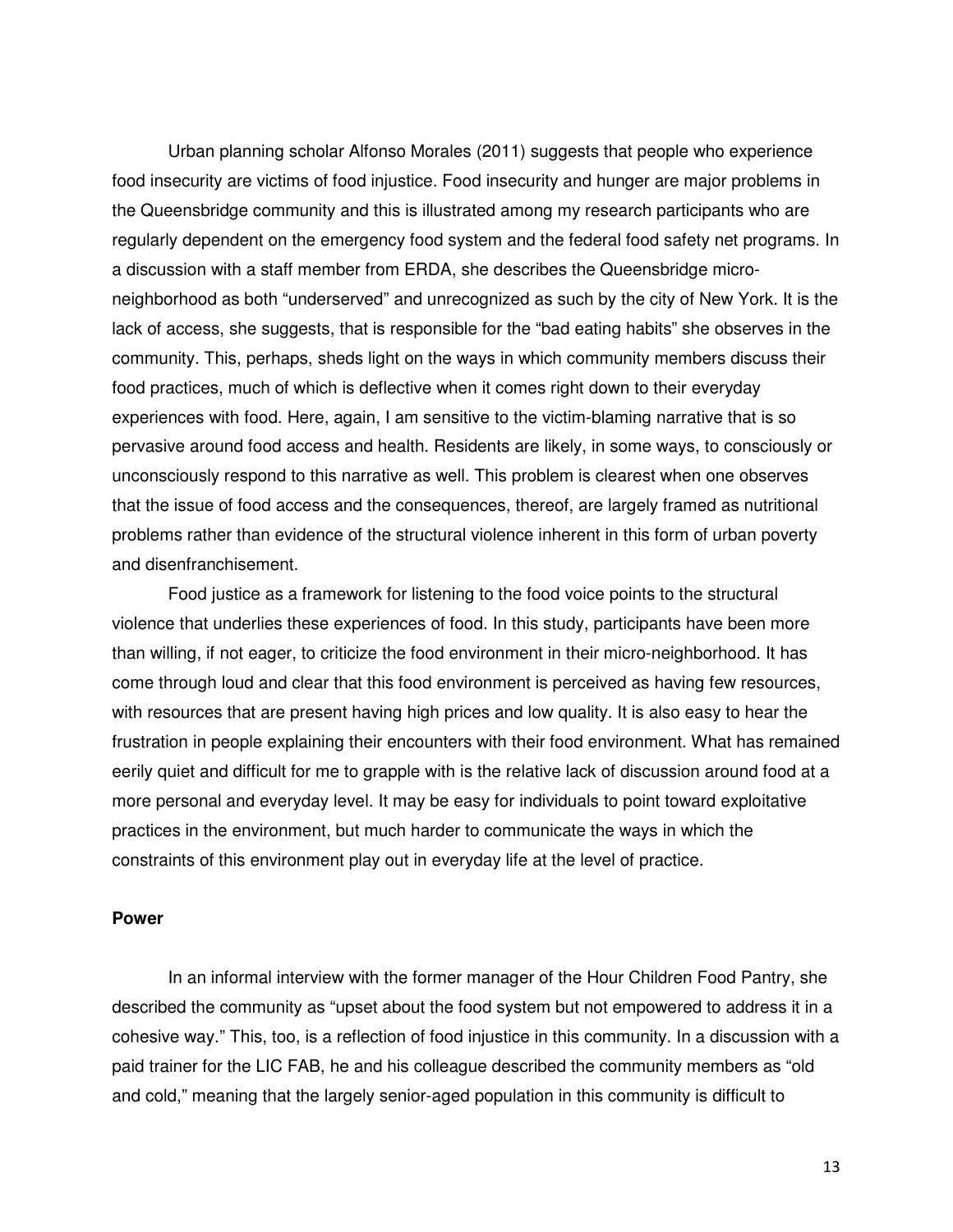activate for advocacy, especially, as they note, in the absence of a history of activism in this community. This lack of cohesion and the difficulty of changing the "oldness and coldness" within the community are tough issues for participants to communicate directly, but they still come through in what is not said. It has been difficult for any interviewee to elicit a meaningful food memory. Most participants do not talk about planning meals and often speak of "others" in the community being reliant on cheap, take-away food from the local deli and Chinese restaurant. These observations are shared not to blame the victim, but they are used here in an effort to begin to understand the ways in which structural violence has worn away at and operates on community members who have become accustomed to a an unjust food environment.

# **Conclusion: Food Justice, Public Health, Policy Implications and Undoing Food Apartheid**

 While there are policy efforts underway in New York City and many other large urban centers that struggle with equitable food access, much of this work relies on neoliberal solutions to these complex social problems. Paul Farmer (2004) suggests that neoliberalism is a central feature of contemporary structural violence, explaining:

 The dominance of a competition-driven market is said to be at the heart of this model, but in truth this ideology is indebted to and helps to replicate inequalities of power. It is an ideology that has little to say about the social and economic inequalities that distort real economies and instead, reveals yet another means by which these economies can be further exploited. Neoliberal thought is central to modern development efforts, the goal of which is less to repair poverty and social inequalities than to manage them. (p. 313)

Policies and interventions in New York City and New York State use the food desert discourse as well as the associated research produced to inform policy interventions that largely reflect a neoliberal strategy of funding private business to address what is fundamentally a public problem. As Farmer (2004) suggests, these policy strategies do little to directly address the problem of poverty that are at the root of structural violence and, in the case of this study, barriers to food access. Instead, market-based mechanisms are evoked in a politics-of-the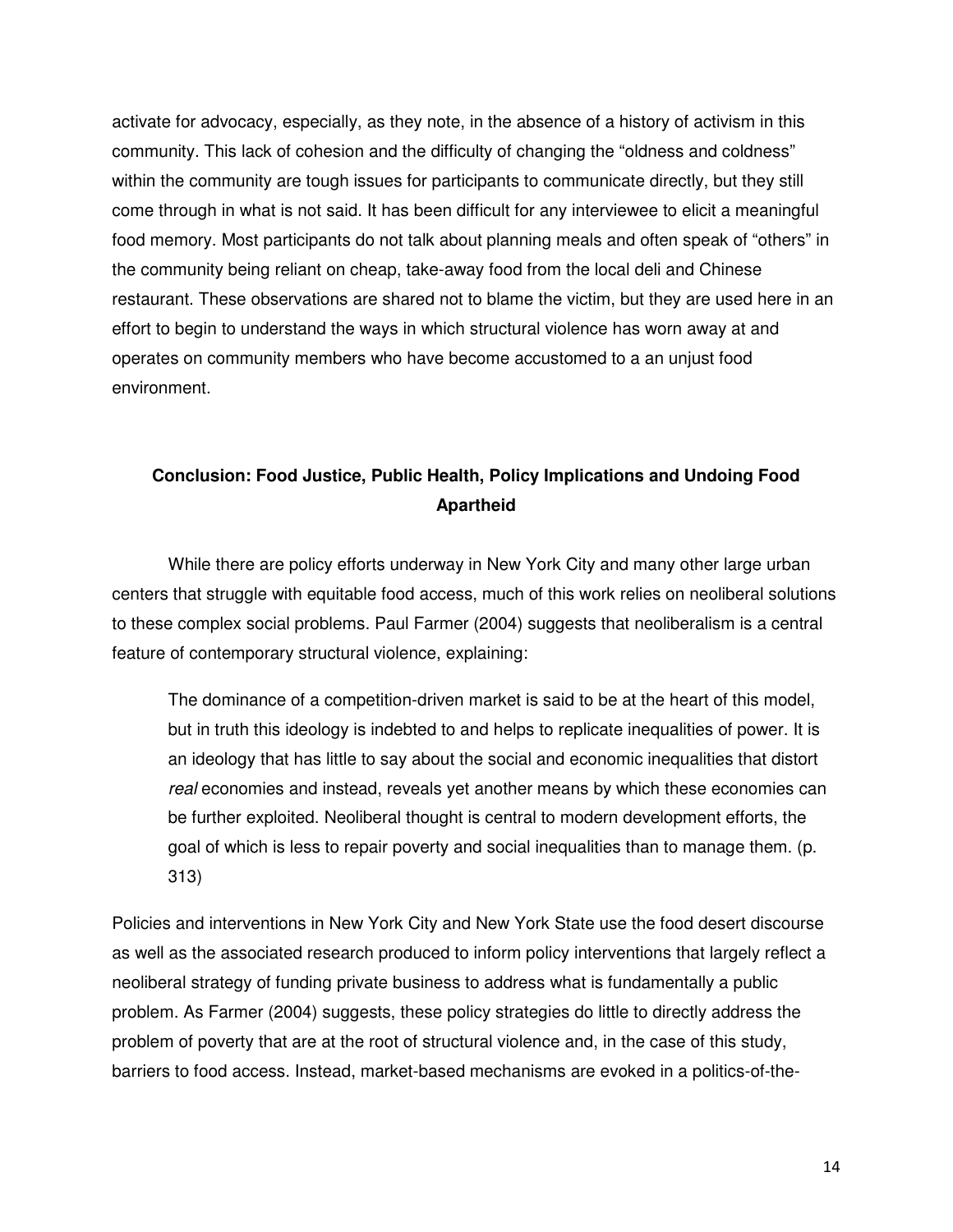possible to serve as a steam valve to the more complex issues related to hunger in low-income communities.

 Ultimately, Farmer deems that social inequalities are at the heart of structural violence, with racism, classism, and other forms of oppression at its core. Thus, policies and interventions that appear to assume that everyone is equally mobile or ambulatory, that financial situations remain constant over the course of a given month, and that supermarkets themselves represent quality and affordability, are not likely to effectively address the problem of food access in communities that do not neatly fit into a food desert model. NYC food policies, such as the FRESH initiative, that seek to provide public funds to incentivize the development of supermarkets in communities that are identified as underserved *food deserts* leave out communities like Queensbridge, though they are in need of resources. Rather, as Berg (personal communication, 2011) suggests, perhaps having a more participatory planning process that includes the people who have the greatest understanding of hunger and poverty – the poor themselves – would be both a more just and effective approach of meaningfully addressing food access.

 Structural violence constricts the agency of vulnerable populations – those without power – and who are most often absent from the policy making table. This project has been highly critical of the metaphor of food deserts, noting the awareness of the importance of language as a tool to both understand a phenomenon as well as to direct efforts toward addressing it. While "food desert" is not the only figure of speech used as a shorthand to refer to the complex issues of food access and hunger in the research and advocacy literatures<sup>2</sup>, it continues to dominate contemporary discourse and defines measurement approaches as exemplified by the USDA usage of the term in their work with the Food Access Research Atlas (USDA, n.d.).

 Food access is a complex phenomenon that involves the physical environment, but it is equally implicated in the social and cultural environment as well. I have attempted to utilize a food justice framework to interrogate these multiple layers of the food environment in the Queensbridge micro-neighborhood. In doing so, I have determined that poverty and the unequal social formation producing this food environment has led to a profound inadequacy in the ability

 $\overline{a}$ 

 $2$  For example, Azuma and colleagues use the term "grocery gap" instead of food desert to describe an underserved urban community with limited food access in Los Angeles, CA (Azuma, Gilliland, Vallianatos, & Gottlieb, 2010). Another example of the use of the "grocery gap" is Giang, Karpyn, Laurison, Hillier, & Perry (2008)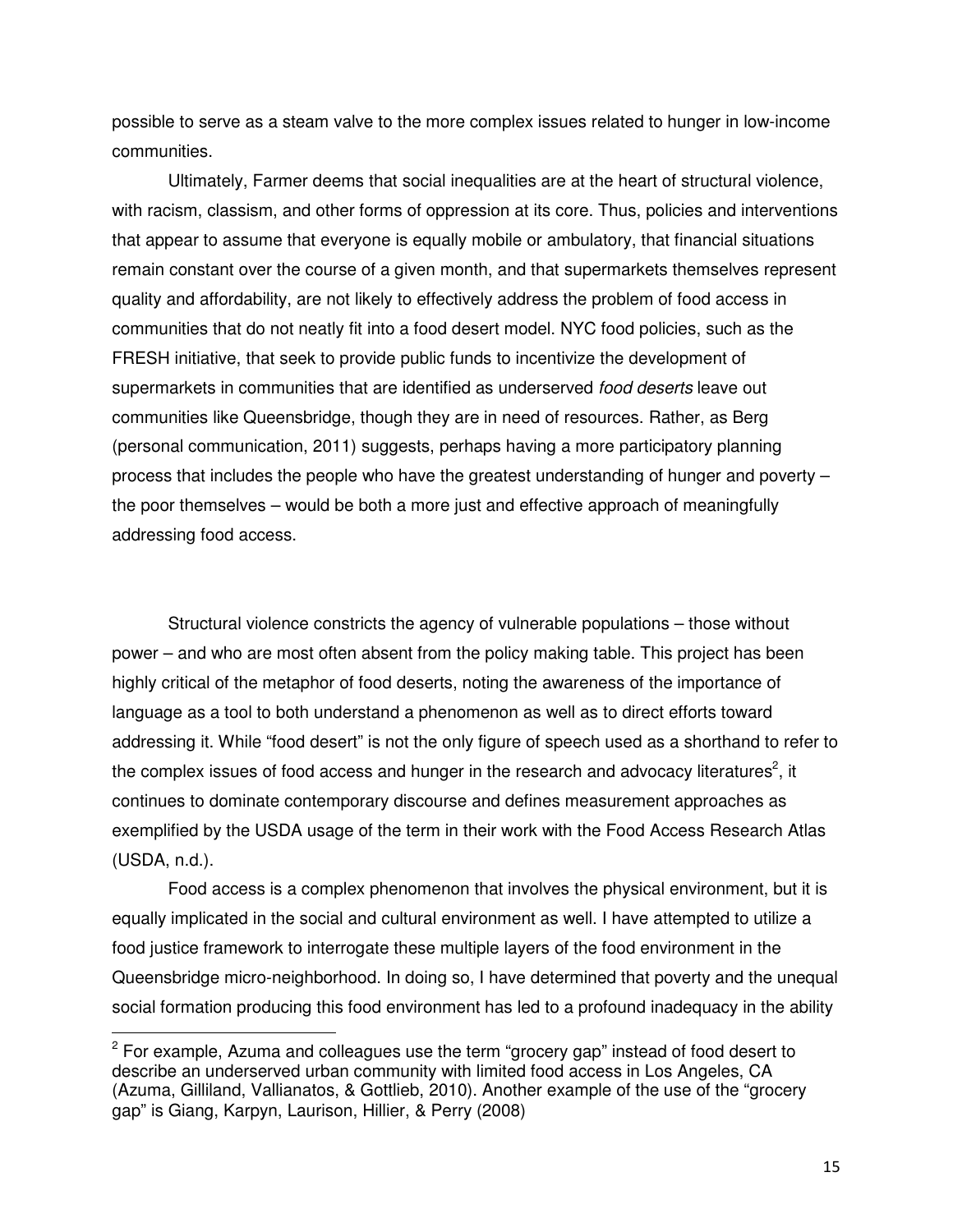to provide food access to this marginalized population. In searching for a trope to more adequately describe this food environment so that it reflects the experiences of my participants, I would suggest the use of a concept I call *food apartheid*, wherein the conditions of the food environment oppress a majority of residents that are disenfranchised from the food system and the processes that shape it.

 These findings present a complex and troubling food landscape for low-income communities such as Queensbridge. At the same time, food justice appears to have potential to serve as a framework that may shed light on particularly pernicious elements involved in hunger and food insecurity. Thus, food justice and findings from this project point to a number of ways that future work can contribute to addressing the problems of food access in food scholarship and public health policy and practice. This includes utilizing food justice and environmental psychology to examine the affective, cognitive, and physical dimensions of food to better understand the spatial practices and lived experiences of individuals struggling with food access. In addition, this work points to a need for participatory practices in food studies research, public health practice, and policy development.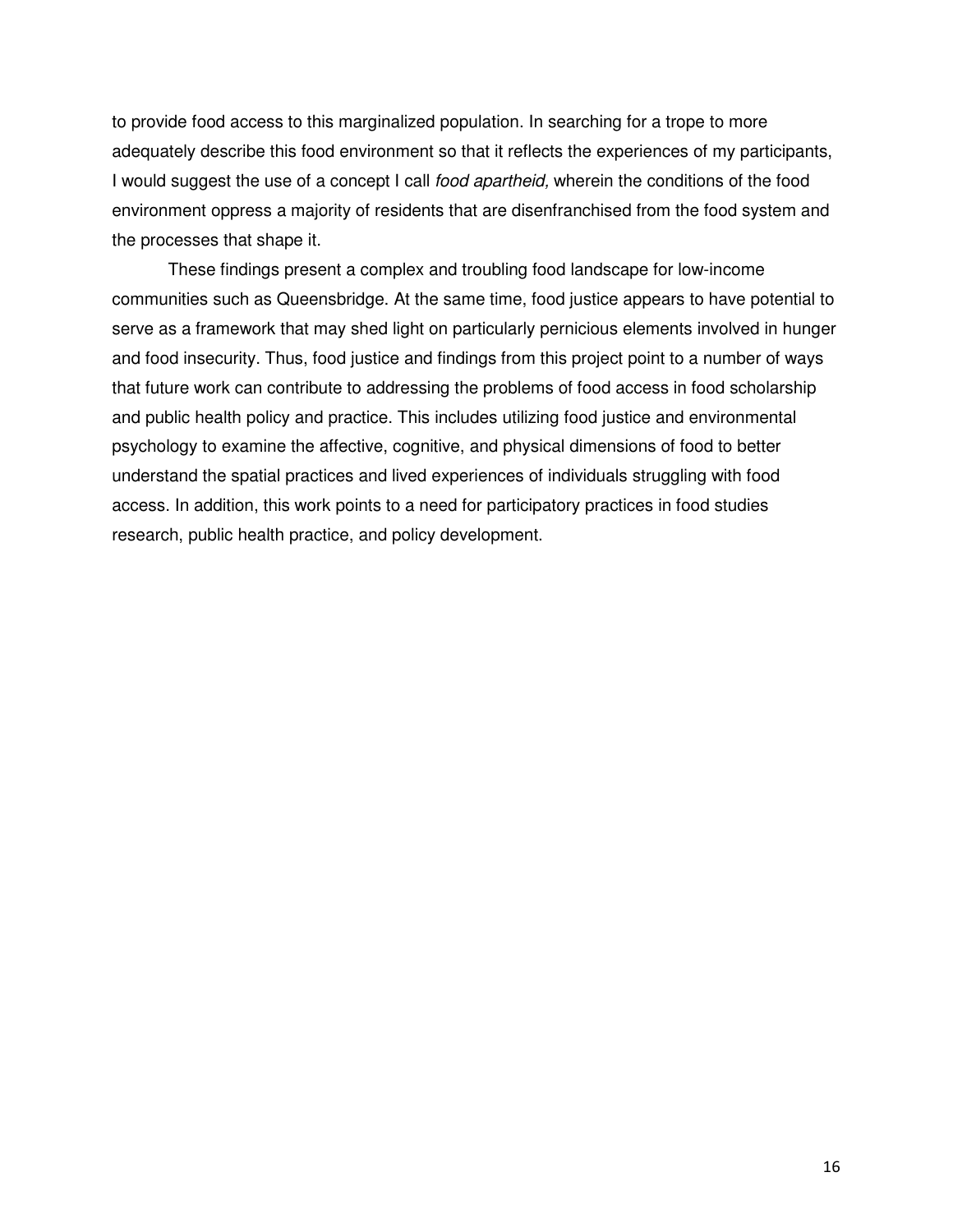# **References**

- Adams, E.J., Grummer-Strawn, L., & Chavez, G. (2003). Food insecurity is associated with increased risk of obesity in California women. The Journal of Nutrition, 133(4), 1070-1074. doi: 0022-3166/03.
- Alkon, A.H., & Norgaard, K.M. (2009). Breaking the food chains: An investigation of food justice activism. Sociological Inquiry, 79(3), 289-305.
- Alkon, A.H., & Agyeman, J. (2011). Introduction: The food movement as polyculture. In A.H. Alkon, J. Agyeman (Eds.), Cultivating food justice: Race, class, and sustainability (pp. 1-20). Cambridge, MA: The MIT Press.
- Allen, P. (2008). Mining for justice in the food system: Perceptions, practices, and possibilities. Agriculture and Human Values, 25, 157-161.
- Azuma, A.M., Gilliland, S., Vallianatos, M., & Gottlieb, R. (2010). Food access, availability, and affordability in 3 Los Angeles communities, Project CAFE, 2004- 2006. Preventing Chronic Disease, 7(2), A27.
- Brown, D.R., Hernandez, A., Saint-Jean, G., Evans, S., Tafari, I., Brewster, L.G. . . . Page, J.B. (2008), A participatory action research pilot study of urban health disparities using rapid assessment response and evaluation. American Journal of Public Health, 98(1), 28-38.
- Chase, S.E. (2003). Learning to listen: Narrative principles in a qualitative research methods course. In R. Josselson, A. Lieblich, D.P. McAdams (Eds.), Up close and personal: The teaching and learning of narrative research (pp. 79-99). Washington, D.C.: American Psychological Association.
- City Harvest. (n.d.). Food insecurity in NYC. Retrieved September 22, 2012, from http://www.cityharvest.org/programs/advocacy/food-insecurity-in-nyc/
- Cohen, J.N., Gearhart, S., & Garland, E. (2012). Community supported agriculture: A commitment to a healthier diet. Journal of Hunger and Nutrition, 7(1), 20-37.
- Dye, J.F., Schatz, I.M., Rosenberg, B.A., & Coleman, S.T. (2000, January). Constant comparison method: A kaleidoscope of data. The Qualitative Report, 4(1/2). Retrieved from http://www.nova.edu/ssss/QR/QR3-4/dye.html
- Eisenhauer, E. (2001). In poor health: Supermarket redlining and urban nutrition. GeoJournal, 53(2), 125-133.
- Farmer, P. (2004). An anthropology of structural violence. Current Anthropology, 45(3), 305-325.
- Feeding America. (n.d.). Impact of hunger. Retrieved September 22, 2012, from http://feedingamerica.org/hunger-in-america/impact-of-hunger.aspx.
- Giang, T., Karpyn, A., Laurison, H.B., Hillier, A., & Perry, R.D. (2008). Closing the grocery gap in underserved communities: The creation of the Pennsylvania Fresh Food Financing Initiative. Journal of Public Health Management Practice, 14(3), 272-27.
- Glaser, B.G. (1965). The constant comparative method of qualitative analysis. Social Problems, 12(4), 436-445.